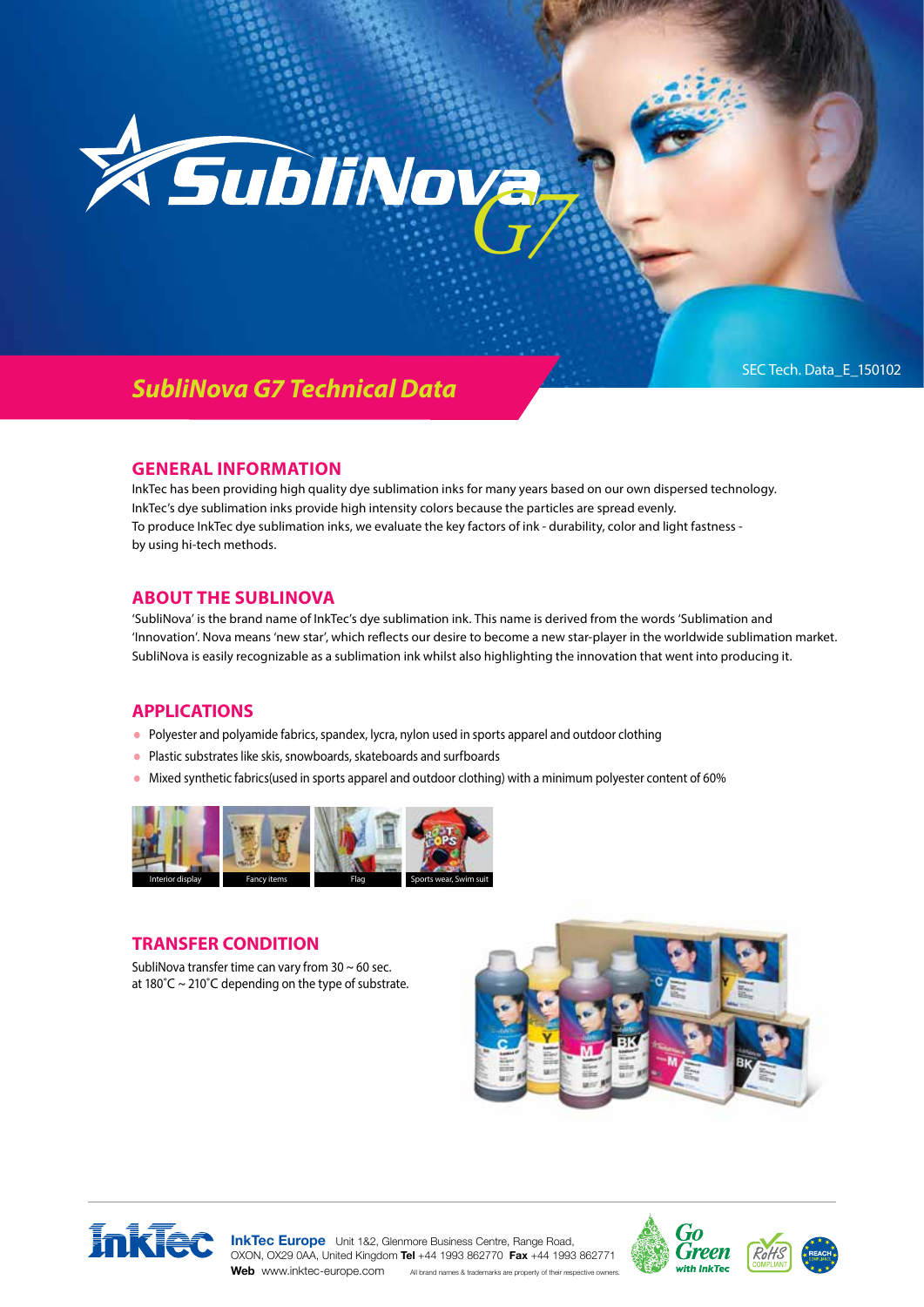# **SUBLINOVA G7**

SubliNova G7 mainly targets for printers equipped with Epson DX7 printhead. The key feature of SubliNova G7 is the outstanding printability. It can be printed efficiently for longer hours at high-speed print mode and allows to cut corners the production costs.

# **PRIMARY FEATURES**

- Suitable for the plotters equipped with epson DX5, DX7 printhead
- Superior print quality and stability at high speed mode
- Outstanding printability for longer hours
- Suitable for use with various transfer paper
- Environmentally friendly : Free from formaldehyde, VOCs and compliance with RoHS

# **TABLE OF FASTNESS PROPERTIES**

Excellent fastness properties are just a few of SubliNova G7's competitive advantages.

| Content            | <b>Transfer Condition</b> |             | Light Fastness                  | <b>Wash Fastness</b>                                  | Alkali Perspiration<br><b>Fastness</b> | <b>Crock Fastness</b>             |
|--------------------|---------------------------|-------------|---------------------------------|-------------------------------------------------------|----------------------------------------|-----------------------------------|
| <b>Color</b>       |                           |             | ISO 105-B02(160h)<br>Rating 1~7 | ISO 105-<br>$CO6:2007(40^{\circ}C)$<br>Rating $1 - 5$ | ISO 105-E04:2010<br>Rating 1~5         | ISO 105-X 12:2001<br>Rating $1-5$ |
| $\bullet$ HD Black | 180°C/60sec               | 200°C/30sec | 4/5                             | 4/5                                                   | 4/5                                    | 4/5                               |
| $\bullet$ Cyan     | 180°C/60sec               | 200°C/30sec | 4/5                             | 4/5                                                   | 4/5                                    | 4/5                               |
| $\bullet$ Magenta  | 180°C/60sec               | 200°C/30sec |                                 | 4/5                                                   | 4/5                                    | 4/5                               |
| • Yellow           | 180°C/60sec               | 200°C/30sec |                                 | 4/5                                                   | 4/5                                    | 4/5                               |

# **OUTSTANDING PRINTABILITY**

Even running at high speeds for long periods of time the ink is guaranteed not to deflect and maintains is jetting straightness. This means less down-time for routine maintenance resulting in greater profitability and productivity.

#### 1) SubliNova G7 2) J Company